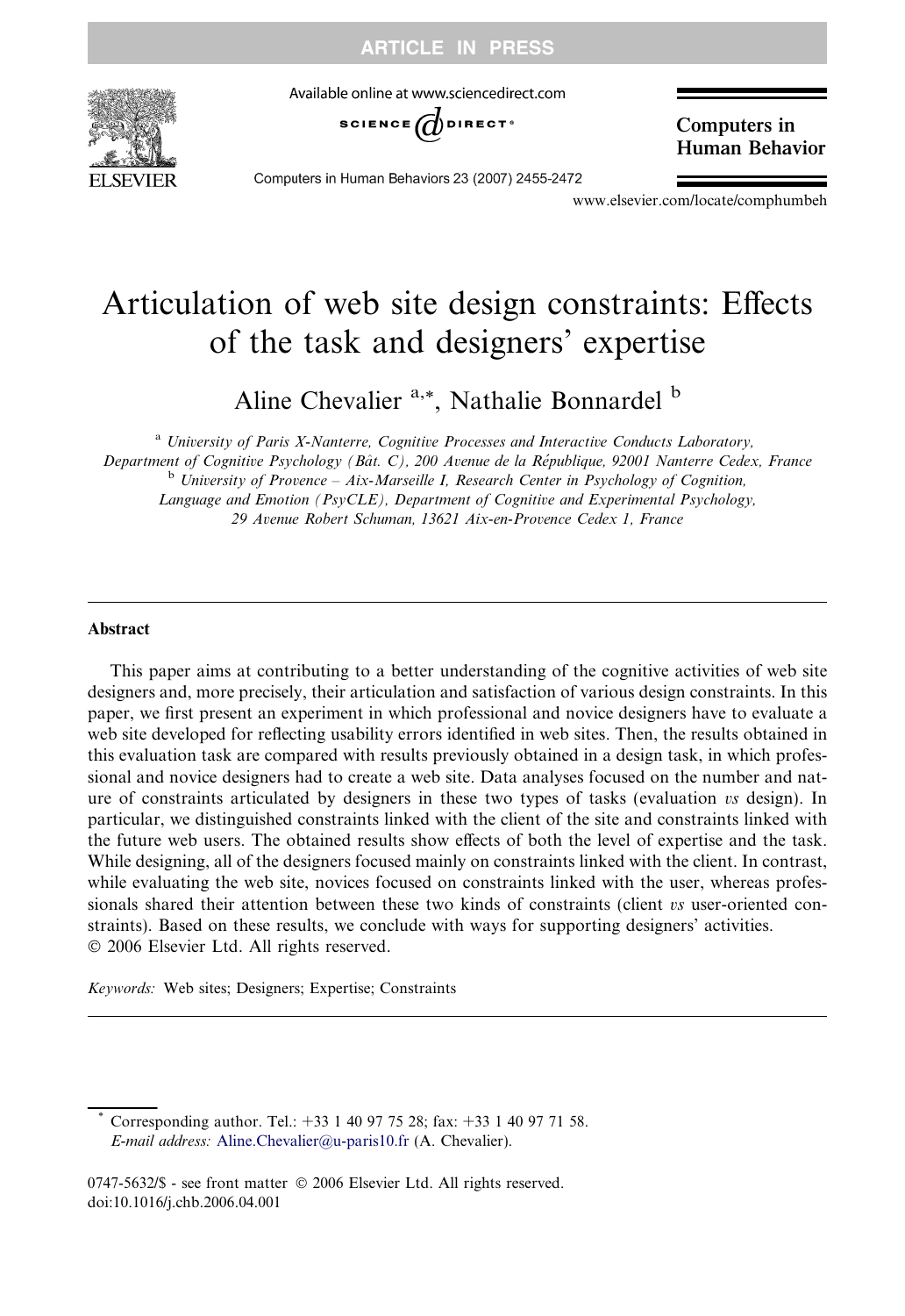## <span id="page-1-0"></span>1. Introduction

Much research has focused on the use of web sites and hypermedia systems (see, for instance, [Bhatt, 2004; Campbell & Maglio, 1999; Chen, Fan, & Macredie, 2006; Downing,](#page-15-0) [Moore, & Brown, 2005; Lightner, 2003; Miles, Howes, & Davies, 2000\)](#page-15-0). These works showed that web sites are frequently difficult to use and do not fit users' needs and expectations. Such studies also provide designers with guidelines for evaluating usability of web sites (see, for instance, [Ozok & Salvendy, 2004; Scapin & Bastien, 1997](#page-17-0)).

Though these studies offer relevant knowledge and information, we argue that it is also increasingly important to know more about the cognitive processes of web site designers. Indeed, very little research about cognitive activities of web site designers has been conducted. We believe it is essential to study web site designers, activities and to identify difficulties they experience in order to improve the usability of web sites. Toward this end, an experimental study was led with professional and novice web site designers. In this study, we focused on the influence of the designers' level of expertise and of the task on: (1) the articulation by designers of constraints linked with the client and with the user; and (2) the degree to which designers effectively respect articulated constraints. This study is in line with a previous study conducted with web site designers [\(Chevalier & Ivory, 2003a\)](#page-16-0) and it aims at testing explicative hypotheses from this first study.

In the next section, we describe the role of constraints in design activities and the actors involved in the design process. Section [3](#page-4-0) details the experimental study we carried out. In Section [4](#page-11-0), we discuss the main results and we conclude with ways for supporting and improving web site design as well as suggestions for complementary work (Section [5](#page-12-0)).

# 2. Background and related work

#### 2.1. Specificities of web design

More and more individuals can create web sites with H.T.M.L. authoring tools in particular with W.Y.S.I.W.I.G. (What You See Is What You Get) user interfaces, such as NVU, Adobe GoLive<sup>®</sup>, and Macromedia Dreamweaver<sup>®</sup>. As such, even non-professional designers can create web sites ([Bonnardel, Lanzone, & Sumner, 2003\)](#page-15-0). Although the use of web site authoring tools can be relatively easy, designers working in small-sized companies experience other difficulties. Typically, they have to develop skills in many related areas: database design, graphic design, user interface design, communications, public relations, focus group moderating, etc. Designers working in large companies may not always need such a broad skill set, because they often work with other specialists.

Although web site design, in small-sized companies, can appear to be an individual activity, it in fact requires the intervention of at least two other actors:

- The designer's clients, *i.e.* the persons who own the web site and fund its development.
- The site's future users, *i.e.* the future customers of the web site owners.

However, one or both of these actors may not be present throughout the design process, so designers have to anticipate these actors' expectations and needs in individual design activities. Designers' consideration of potential and/or real expectations of these actors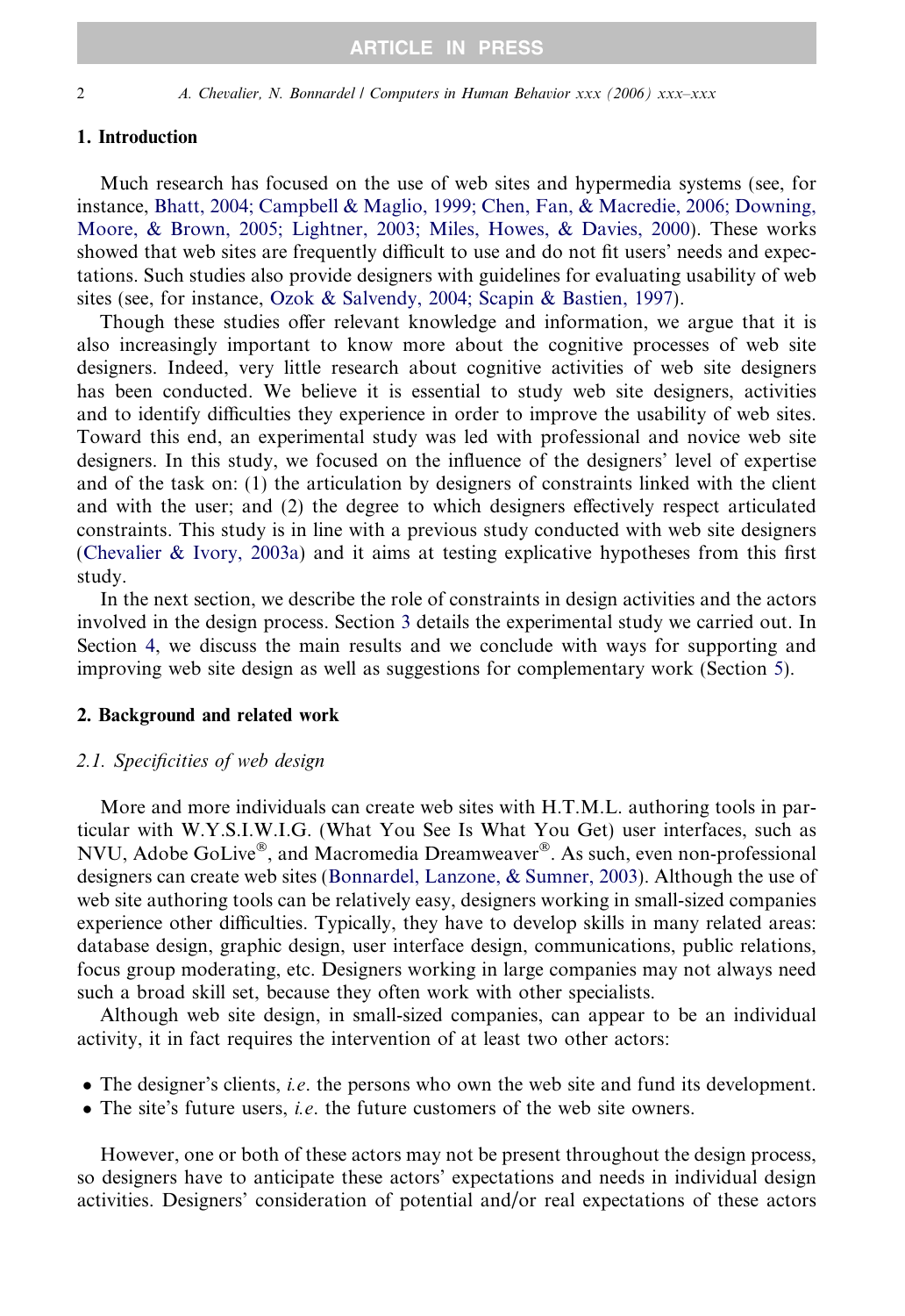is reflected by their conformance to different kinds of constraints during the design process ([Chevalier & Bonnardel, 2003](#page-16-0)).

Two main kinds of constraints can be distinguished ([Chevalier & Ivory, 2003a\)](#page-16-0): clientoriented constraints and user-oriented constraints, which we illustrate in the case of a web site developed for a car dealer.

- 1. Client-oriented constraints are explicitly prescribed or inferred from interactions between designers and their current or prior clients. These constraints can be grouped according to four categories:
	- Site originality: the car dealer' site must be original in comparison with sites for other car dealers. For example: ''To underline specifics of this car dealer in contrast to the national brand of cars''.
	- *Branding usage*: the site must respect characteristics of the car dealer's brand. For example: ''To use the same typography of the brand''.
	- Sales improvement: the site must present information to favour an increase in the number of new car purchases. For example: ''We will have to work on the text with the car dealer for it to be more attractive and commercial''.
	- Site structure and content: these constraints refer directly to the web site's content and structure. For example: ''We need a page per car''.
- 2. User-oriented constraints are inferred by designers from their experiences as web site designers and users. Such constraints may address aspects of general interest for users (*i.e.*, aesthetics), or aspects related to web site usability (*i.e.*, ease of navigation). We refer to the latter class of constraints as ergonomic constraints<sup>1</sup>.

Ergonomic constraints are categorized with regard to Ergonomic Criteria defined by [Scapin and Bastien \(1997\), Scapin et al. \(2000\) and Nielsen \(2000\),](#page-17-0) such as guidance or consistency criteria. Constraints related to the site's general interest are grouped into two categories:

- Aesthetics, which refer to the look and feel of the site. These constraints concern mainly visual information; for example, the photographs or colours used (e.g., ''the colours of the web site must be pretty'' or ''to group harmoniously documents on the interface'').
- *Attractive content*, which refers to the kind of verbal information to put on web pages (e.g., ''to not design a web site too technical'' or ''to put a part 'news' and more: to give technical advises, etc.").

# 2.2. Constraints in design activities

Design is considered as a problem-solving activity in cognitive psychology. This is because designers have to produce an artifact that fits a specific function while satisfying various requirements ([Malhotra, Thomas, Carroll, & Miller, 1980\)](#page-16-0). These requirements define, to some extent, the goal to be reached, but problem-solving is

<sup>&</sup>lt;sup>1</sup> Here, ergonomic constraints do not come from checklists or ergonomic criteria. They refer to designers' knowledge about the ease for navigating on web sites.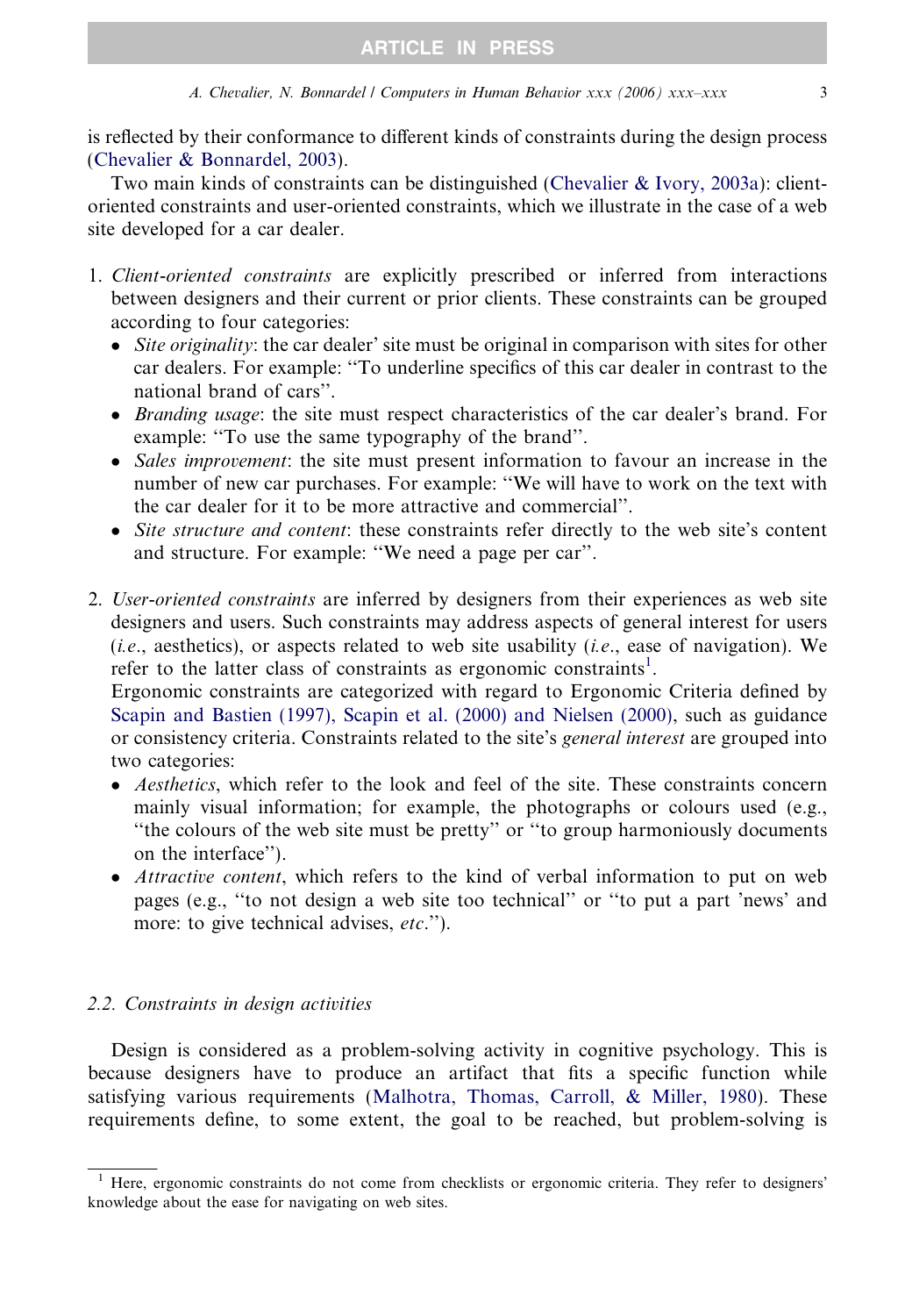required because designers cannot directly apply pre-defined procedures to reach this goal.

Design problems are also considered ill defined, because designers have, at least initially, only an incomplete and imprecise mental representation of the design goal and specifications ([Eastman, 1969; Simon, 1973, 1995\)](#page-16-0). It is only throughout the problem-solving process that designers can complete their mental representations by choosing design options. Therefore, design activities have been described as based on an iterative dialectic between problem-framing and problem-solving (Schön, [1983; Simon, 1995\)](#page-17-0). To solve the problem, designers have to improve their mental representations so that they can satisfy a constraint condition, effectively transforming an ill defined problem into a better defined one. To solve any design problem, designers have to generate and introduce new constraints that contribute to satisfy the original constraint condition [\(Bonnardel, 1999; Darses, 2001; Guindon, 1990; Simon,](#page-15-0) [1973\)](#page-15-0).

Numerous studies show that constraints are extremely important for understanding and solving design problems, but no homogenous definition of this notion is proposed (for a review, see [Chevalier & Cegarra, in press](#page-16-0)). [Stefik \(1981\)](#page-17-0) defined a constraint as a constructed relationship (*i.e.*, a function) among variables pertaining to the product to be developed. More recent research shows that constraints play an important role in looking for inspirational sources to solve the problem, in the generation and evaluation of proposed solutions (i.e., examining characteristics of the web site) as well as in the control of design activities (see [Bonnardel, 2006](#page-15-0)). Moreover, designers often describe their design process as a set of constraints they must satisfy [\(Darses, 1997\)](#page-16-0). Therefore, constraints can be considered as elements of the solution, which contribute to designers' problem-solving processes to produce an acceptable solution [\(Chevalier & Ivory,](#page-16-0) [2003a\)](#page-16-0).

As discussed in Section [2.1.](#page-1-0), in the web site design process, designers have to consider the expectations of other actors (i.e., expectations of clients and site users). Designers' consideration of these expectations often reflect conformance to different design constraints. Respected constraints can differ in type and quantity depending on the designer's level of expertise, the designer's personal preferences, and the design problem [\(Bonnardel, 2000](#page-15-0)). These variability sources explain, at least in part, why different designers dealing with the same problem produce different solutions ([Bisseret, Figeac-](#page-15-0)Létang,  $\&$  Falzon, 1988). Moreover, variability in constraint status (Janssen, Jégou, [Nouguier, & Vilarem, 1989](#page-16-0)) and origin [\(Bonnardel, 1999; Chevalier & Martinez, 2001](#page-15-0)) also account for variability among designers. [Janssen et al. \(1989\)](#page-16-0) distinguished validity constraints from preference constraints. Validity constraints correspond to problem requirements that are unavoidable, whereas designers may choose to ignore preference constraints.

When designers have to perform a task, they can activate knowledge that has similarities to the given task ([Kolodner & Wills, 1996\)](#page-16-0). Activation of this knowledge allows designers to consider various constraints [\(Anderson & Evans, 1996; Bonnardel, 1999,](#page-15-0) [2006\)](#page-15-0) in addition to the prescribed constraints.

In this paper, our objective is to better understand what types of constraints (client vs user) are prevalent according to the designers' level of expertise (novices vs professionals) and the task they have to perform (designing vs evaluating a web site).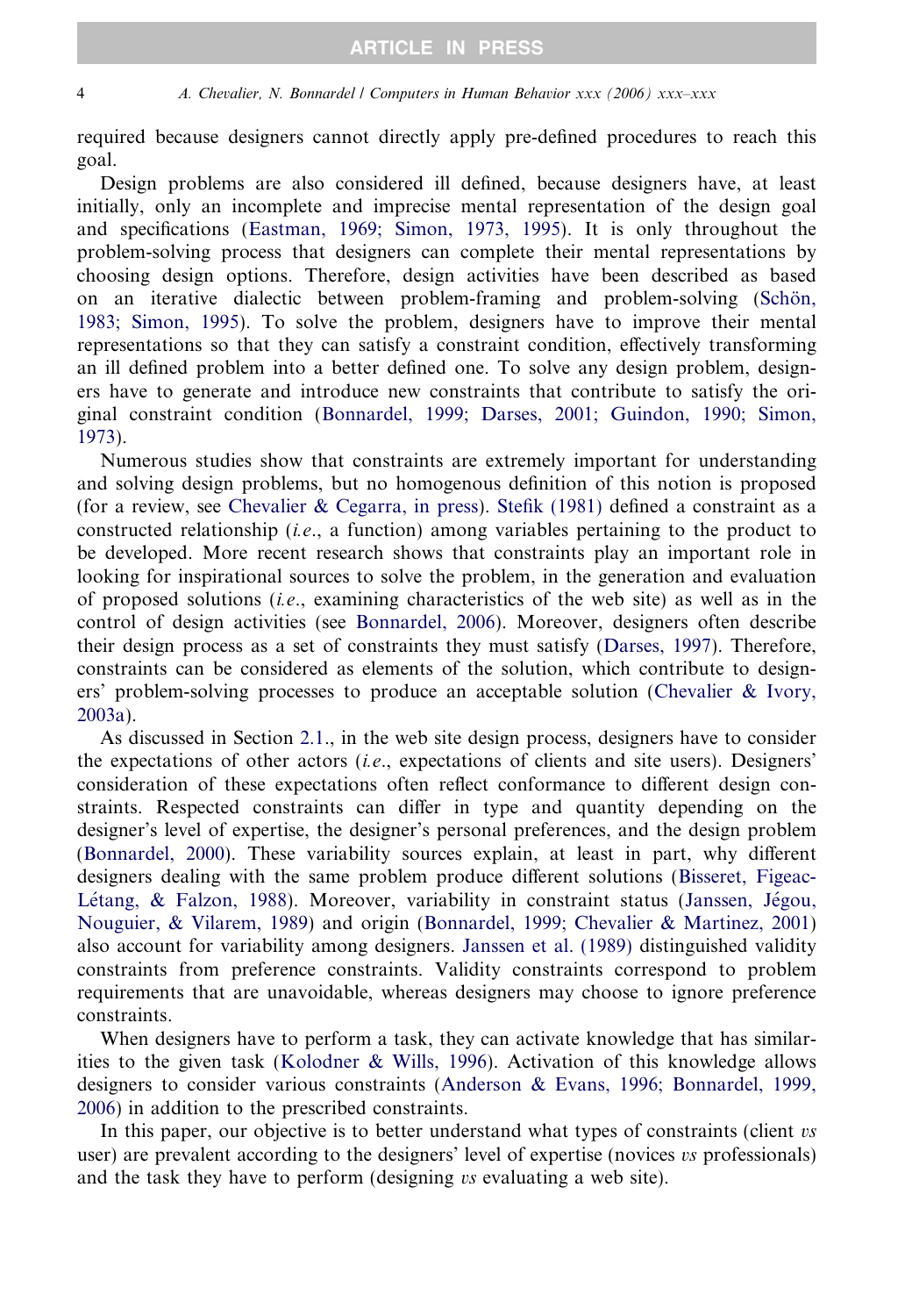#### <span id="page-4-0"></span>3. Experimental study

#### 3.1. Problem position and objectives

In a previous study ([Chevalier & Ivory, 2003a](#page-16-0)), we examined the role of designers' expertise in web site design on the articulation and the respect of client-oriented constraints and user-oriented constraints while designing a site (thus, we will use in this paper the expression ''design task'' to refer to this study). We noticed that all of the designers (novice and professional) articulated about the same proportion of client and user constraints, but they focused mainly on the respect of client-oriented constraints in their web sites. In other terms, when they had to create the web sites, designers respected very few user constraints that they had articulated. Consequently, their web sites were not satisfying in terms of usability, since numerous usability errors were identified in those web sites. To explain that professional and novice designers articulated user-oriented constraints, but respected only very few of them in their web sites, we suggested several hypotheses:

- (1) Designing is a particularly complex activity which requires important cognitive resources [\(Bonnardel & Piolat, 2003\)](#page-15-0). So, in order to alleviate their activity, designers may adopt a specific strategy that consists in focusing mainly on client-oriented constraints. Indeed, the first person that will judge the web site is the client, so designers prefer respecting constraints linked with the client's expectations [\(Newman](#page-16-0) [& Landay, 2000\)](#page-16-0).
- (2) Designers plan to respect user-oriented constraints, but they experience difficulties in concretely applying them while creating their web sites; especially because it is difficult for designers to anticipate activities of web users.
- (3) Although designers are also web users, they have become *expert web users*, so certain aspects linked with the use of web sites are not anymore problematic for them. Thus, they do not respect user-oriented constraints in their web sites, in particular ergonomic constraints.
- (4) The experimental duration allotted to designers might have been too short, so they had not enough time to respect user-oriented constraints in their web sites.

In order to test these hypotheses, we conducted new experiments; one of them is presented in this paper. In this study, we changed the task to be performed, *i.e.* designers had to evaluate a web site and not to design one.

If we suggest to designers to evaluate a web site developed by someone else, will designers consider more user constraints than when they are engaged in designing a web site or will the client remain as important as  $s/h$ e is in the design activity?

This new experimental study aims at answering this question and, thus, determining the influence of the designers' level of expertise on the articulation of constraints, while evaluating a web site developed by another designer.

#### 3.2. Hypotheses

Our general hypothesis is that designers will not assign the same importance to clientoriented constraints and user-oriented constraints when they have to create a design or to evaluate a design created by another designer.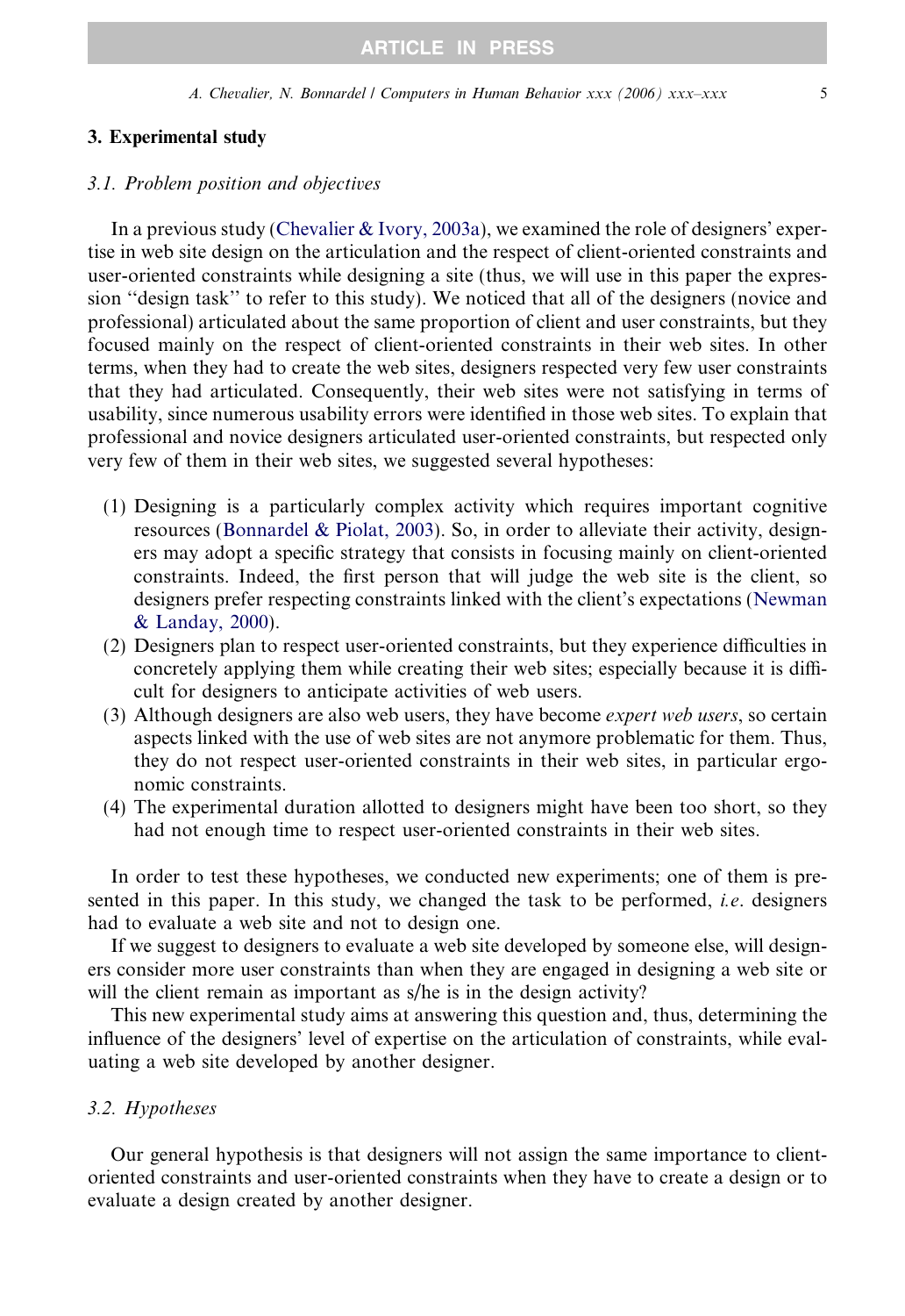# ARTICLE IN PRESS

#### 6 A. Chevalier, N. Bonnardel / Computers in Human Behavior xxx (2006) xxx–xxx

In design tasks, generating key elements for the design solution constitutes the main objective of the designers' activities. Towards this end, designers may directly consider future expectations of the client, especially since they are provided with a set of constraints defined by the client before starting their design activities. In contrast, in evaluation tasks, designers can change their viewpoints to be more focused on user activities. We hypothesize that they will articulate more user-oriented constraints, since in this case, they are really acting as web users, which is not the case when designers evaluate their sites throughout their own design activities. This hypothesis is in line with results obtained by [Hartley \(1997\)](#page-16-0), which showed that, in the writing domain, it is easier for writers to evaluate text written by another person. Although designers evaluate their products at different stages of the design process (see [Bonnardel, 1999, 2006; Ivory, 2001;](#page-15-0) [Newman & Landay, 2000](#page-15-0)), we expect that it should be easier for them to judge a web site made by someone else. A consequence would be that, whatever their level of expertise, designers mainly focus on user-oriented constraints while evaluating a web site created by another designer (we will use the term evaluation task to refer to this last type of activity).

Based on this general hypothesis, specific hypotheses for our new experiment on web site evaluation are the following:

## Hypothesis 1. Number of articulated constraints

As it was observed in the design task, professional designers will articulate more constraints than novices for evaluating the web site at hand. Indeed, being more experienced in designing web sites, professionals may have a more complete and precise mental representation (or mental schema) of suitable characteristics for a web site. Thus, they better know than novices what they wish to find (or not to find) in web sites, which will allow them to define and express more constraints than novices will.

# Hypothesis 2. Articulated client-oriented constraints

As in the design task, professional designers will articulate more client-oriented constraints than novices. Novice designers never dealt with real client, so they will infer few client-oriented constraints. In contrast, professional designers are used to deal with clients' expectations, which has allowed them to develop mental representations or schemata including constraints that reflect these expectations. We argue that such client-oriented constraints will be used not only in design tasks but also in evaluation tasks.

#### Hypothesis 3. Articulated user-oriented constraints

In contrast to client-oriented constraints, novices will articulate more user-oriented constraints than professionals. Indeed, novices can use the experience they acquired as web site user for evaluating the web site they are provided with. Moreover, novices have not yet created real web sites, so they can develop an activity close to web users' activities. Therefore, novices will identify more usability errors introduced in the site than professionals.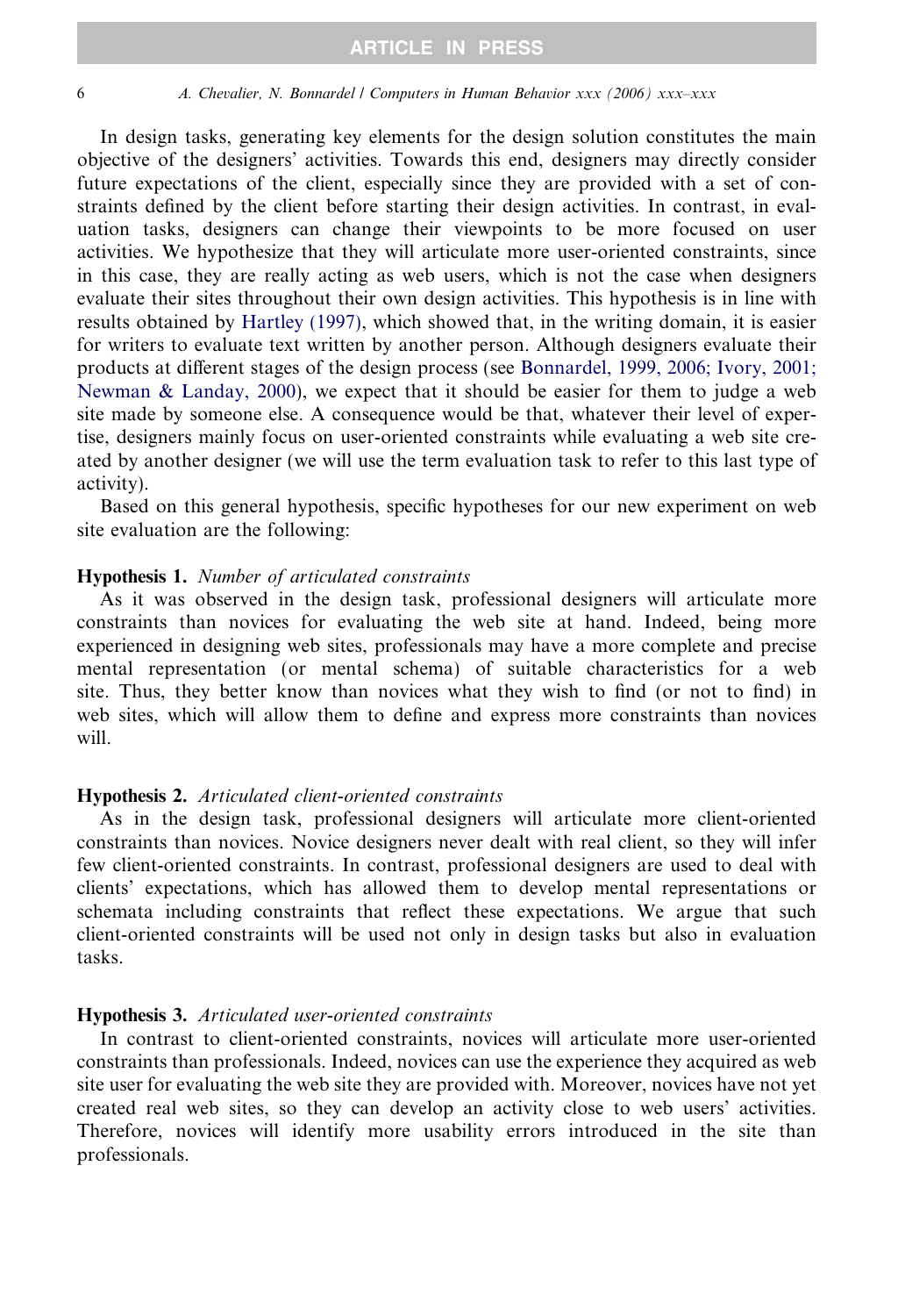#### <span id="page-6-0"></span>3.3. Method

Fourteen web site designers participated in this study:

- Seven novices, who had just attended a class to learn how to create web sites using a W.Y.S.I.W.Y.G. – H.T.M.L. authoring tool.
- Seven professionals, who have been created web sites, for about 3 years, in small-sized companies. These designers had different backgrounds (e.g. architecture and arts, but not in computer science), but they all specialized in designing e-commerce sites. They use authoring tools for designing web sites.

All designers have no specific knowledge in web site usability and ergonomics.

All designers had to evaluate, without limitation of time, a web site presenting a music store and comprising usability errors (see instructions in Appendix A).

To develop this experimental web site, the web sites elaborated by designers in the design task (see [Chevalier & Ivory, 2003a](#page-16-0)) were analysed to identify usability errors with regard to the Ergonomic Criteria defined by [Scapin et al. \(2000\) and Nielsen \(2000\)](#page-17-0). All of the identified usability errors were then introduced in the experimental site designers have to evaluate in this study.

Participants in this evaluation task were provided with 11 constraints prescribed by the client. These constraints were isomorphic (regarding their type) to the ones presented to participants in the design task (see Table 1 and Appendix A).

In order to identify the constraints designers articulated in the evaluation task, they had to think aloud (see [Ericsson & Simon, 1993\)](#page-16-0). Researchers often use this technique to study cognitive processes involved in design activities (e.g., [Dorst & Cross, 2001; Gero & Mc](#page-16-0) [Neill, 1998\)](#page-16-0). This technique allowed us to identify the number and the nature of constraints that designers articulated.

The participants' verbalizations were then analysed by two judges and a good degree of agreement was obtained (.95). This data analysis was performed in order to determine:

Table 1

Description and nature of prescribed constraints in the evaluation task

| Prescribed constraints                                                                                                      | Constraints type      |
|-----------------------------------------------------------------------------------------------------------------------------|-----------------------|
| To integrate the music store <i>Espace culture</i> presentation                                                             | Content               |
| To indicate mailing address and directions to the store                                                                     | Content               |
| To present the CDs, video VHS, etc.                                                                                         | Content               |
| The name of the store must appear on overall pages                                                                          | Structure and content |
| The design time must be quick, because the owner of the store<br>wants his site on the Web before two months                | Temporal              |
| The web site must be short: $10-15$ pages maximum                                                                           | Structure             |
| The site's colours must be well matched with colours of La Provence logo                                                    | Aesthetic             |
| In the future, this site will be able to be improved                                                                        | Structure             |
| The on-line services must be presented: to command on line,<br>to subscribe to become a member and receive promotions, etc. | Content               |
| To present the advantages for members                                                                                       | Content               |
| The budget is $4000 \in$                                                                                                    | Financial aspect      |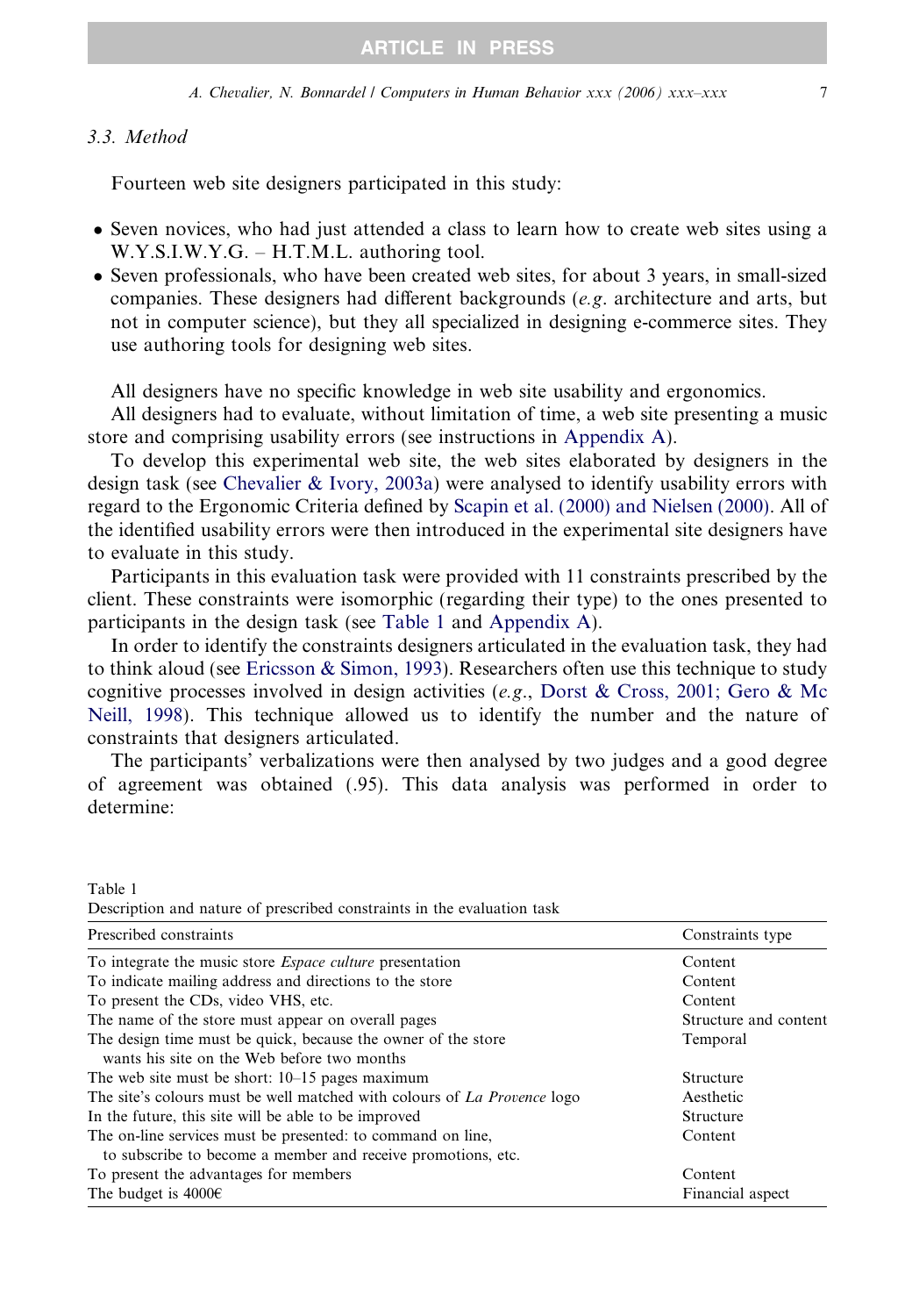- The number of constraints articulated by designers.
- The number of client-oriented constraints and user-oriented constraints articulated by designers and, inside these two kinds of constraints, specific categories described in Section [2.1.](#page-1-0)
- The number of usability errors identified in the web site by designers.

Examples of coding of designer's verbalization are given in [Appendix B](#page-15-0).

The quantitative results were analysed with Student's t-test, since we compared two groups in order to assess whether the means of the two groups were statistically different from each other.

# 3.4. Results

We first present results about the constraints that designers articulated during the evaluation task. Then, we compare results from this experiment with the results obtained in the design task.

# 3.4.1. Designers' articulation of constraints in the evaluation task

In accordance with the hypothesis 1, professional designers articulated significantly more constraints than novices: in mean, respectively, 38.1 vs 23.8 constraints  $(t(12) =$ 4.435;  $p < .001$ ).

3.4.1.1. Designers' articulation of client-oriented constraints. In accordance with the hypothesis 2, professional designers articulated significantly more client-oriented constraints than novices: in mean, respectively, 19.1 vs 7 (t(12) = 6.676;  $p < .0001$ ).

This general effect results from the facts that (see Fig. 1):



Fig. 1. Mean number (and standard deviation) of client-oriented constraints articulated by designers according to their levels of expertise.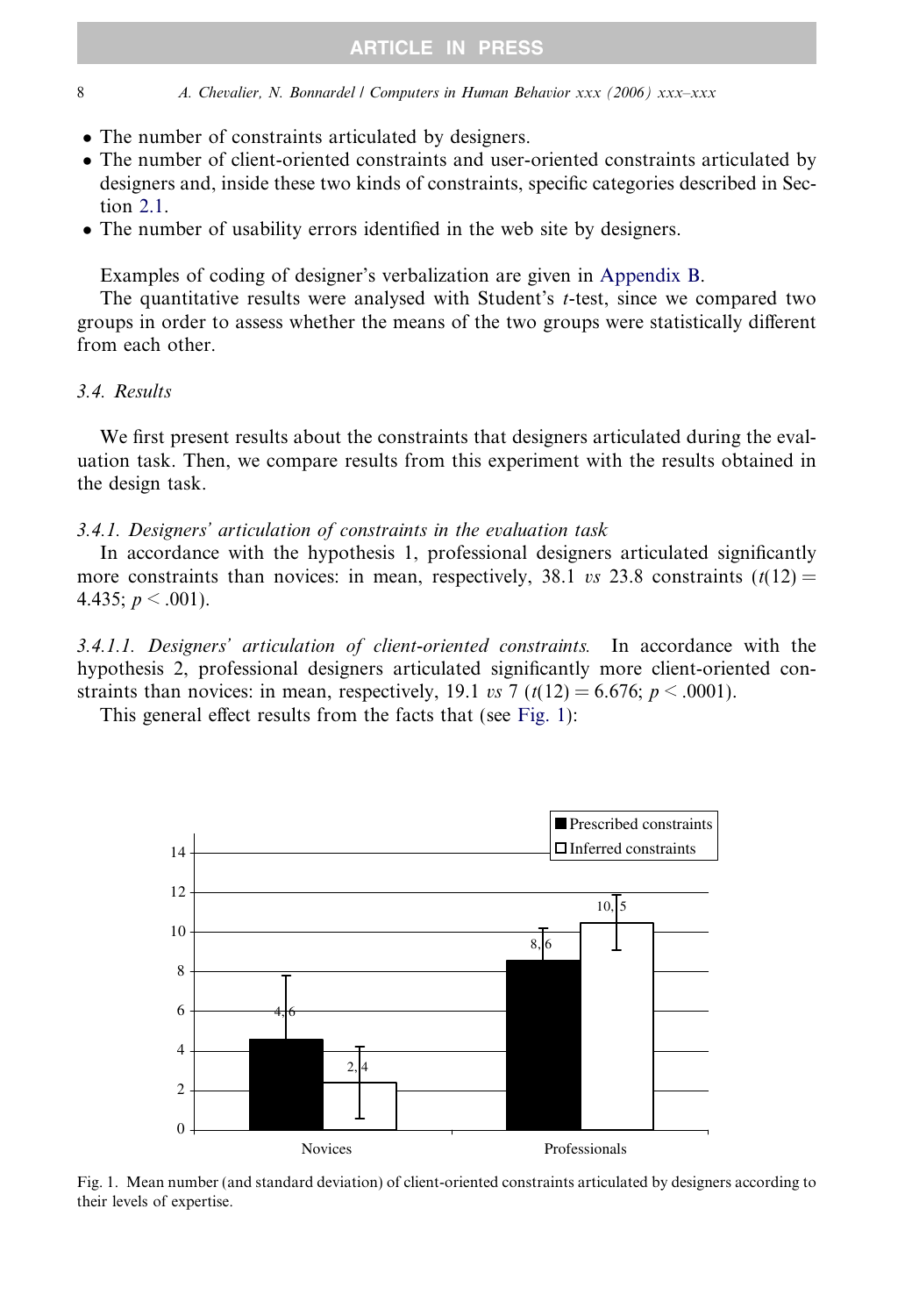- 
- <span id="page-8-0"></span>- Professionals articulated significantly more prescribed constraints than novices: in mean, respectively, 8.6 vs 4.6 (t(12) = 2.946;  $p < .05$ ).
- Professionals inferred significantly more new client-oriented constraints than novices: in mean, respectively, 10.5 vs 2.4 ( $t(12) = 9.248$ ;  $p \le 0.0001$ ).

The qualitative analysis of designers' verbalizations shows that three categories of constraints are preponderant, whatever the designers' level of expertise: site originality, branding usage, and sales improvement.

Significant differences are observed in web site aspects on which professionals and novices focused: professionals were focused mainly on the improvement of the sales whereas novices firstly took into account the originality of the web site.

3.4.1.2. Designers' articulation of user-oriented constraints. Contrary to the hypothesis 3, no significant difference appears between novices and professionals about the number of inferred user-oriented constraints: in mean, respectively, 16.7 and 19 ( $t(12) = .85$ ;  $p > .1$ ).

Two different kinds of user-oriented constraints were considered by designers for evaluating the web site (see Fig. 2):

- Ergonomic constraints.
- Constraints linked with the general interest and utility of the site for web users.

These results show that all of the designers spontaneously articulated ergonomic constraints. No significant difference due to the designers' level of expertise was observed in the total number of articulated ergonomic constraints  $(t(12) = -0.717; p > 0.1)$ .

However, novice designers identified more ergonomic errors than professionals: in mean, 23.8 for novices vs 12.4 for professionals  $(t(12) = 2.818; p < .02)$ . Nevertheless, very few problems were identified by designers with regard to the total number of usability



Fig. 2. Mean number (and standard deviation) of user-oriented constraints by designers according to their levels of expertise.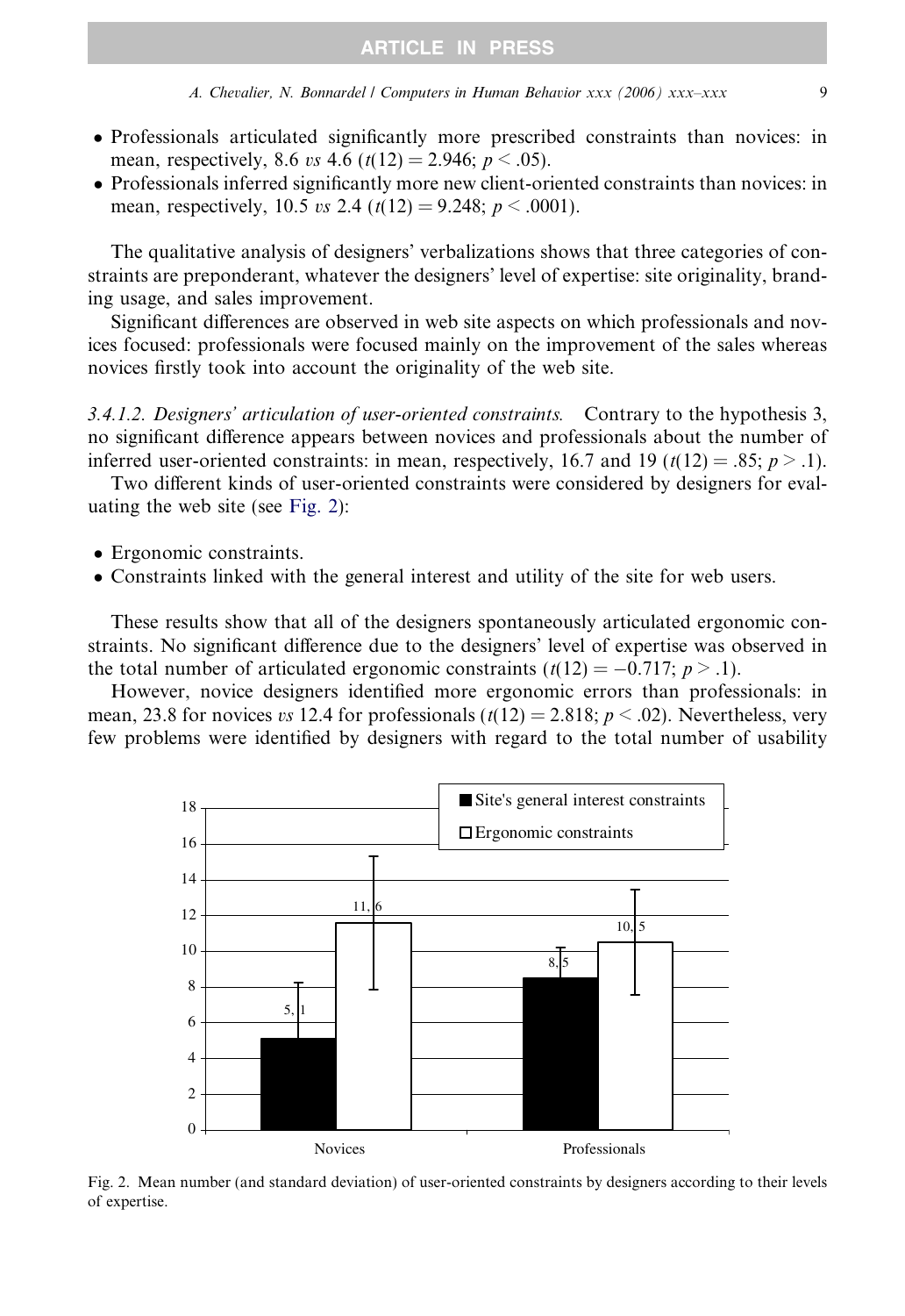#### Table 2

Mean number (and standard deviation) of constraints articulated by professional and novice designers while designing or evaluating a site

|                | Design task | Evaluation task | Significance                |
|----------------|-------------|-----------------|-----------------------------|
| <b>Novices</b> | 14.8 $(2)$  | 23.8 (7.62)     | $t(9) = -2.197$ ; $p = .05$ |
| Professionals  | 30.3(4.72)  | 38.1(3.8)       | $t(8) = -2.791$ ; $p < .05$ |

Significance results are from the Fischer tests (significant results appear in bold characters).

errors introduced in the web site to be evaluated (only 7.1% for novices and 3.7% for professionals).

On the other hand, professionals inferred more site's general interest constraints than novices did ( $t(12) = 2.402$ ;  $p < .05$  – see [Fig. 2](#page-8-0)). The qualitative analyses of designers' verbalizations about these last ones show that professionals mainly focused on the attractive content constraints whereas novices focused mainly on aesthetical constraints. Attractive constraints concern aspects of the web site that allow to attract web users and favor the purchase of products from the site's owner; aesthetical constraints play a role less direct on user's behaviour.

# 3.4.2. Comparison of the evaluation task and the design task

3.4.2.1. Designers' articulation of constraints. Designers inferred more constraints in the evaluation task than in the design task<sup>2</sup>: respectively, in mean, 30.95 vs 22.55 ( $t(19)$  = 5.176;  $p < .0001$  – see Table 2).

3.4.2.2. Designers' articulation of client-oriented constraints. Though professionals articulated more client-oriented constraints than novices, [Fig. 3](#page-10-0) shows no significant difference due to the task (designing vs evaluating a web site). This result is not in accordance with our general hypothesis, since we expected that all of the designers would articulate more client-oriented constraints in the design task than in the evaluation task. Nevertheless, in the design task, all of the designers respected in their sites most of the client-oriented constraints and only few user-oriented constraints.

3.4.2.3. Designers' articulation of user-oriented constraints. [Table 3](#page-10-0) shows significant differences in the articulation of user-oriented constraints in the design task and in the evaluation task. In accordance with our general hypothesis, professionals as well as novices articulated more user-oriented constraints while evaluating than designing a site.

3.4.2.4. Proportions of client and user-oriented constraints. By comparing the proportions of client-oriented constraints and user-oriented constraints in the design and in the evaluation tasks, we observe that (see [Table 4\)](#page-10-0):

- Novices proportionally articulated mainly client-oriented constraints in the design activity, and mainly user-oriented constraints in the evaluation activity.
- In contrast, professionals articulated about the same proportion of client-oriented constraints and user-oriented constraints, regardless the task to be performed.

<sup>2</sup> Results about the design task are extracted from [Chevalier and Ivory \(2003a\).](#page-16-0)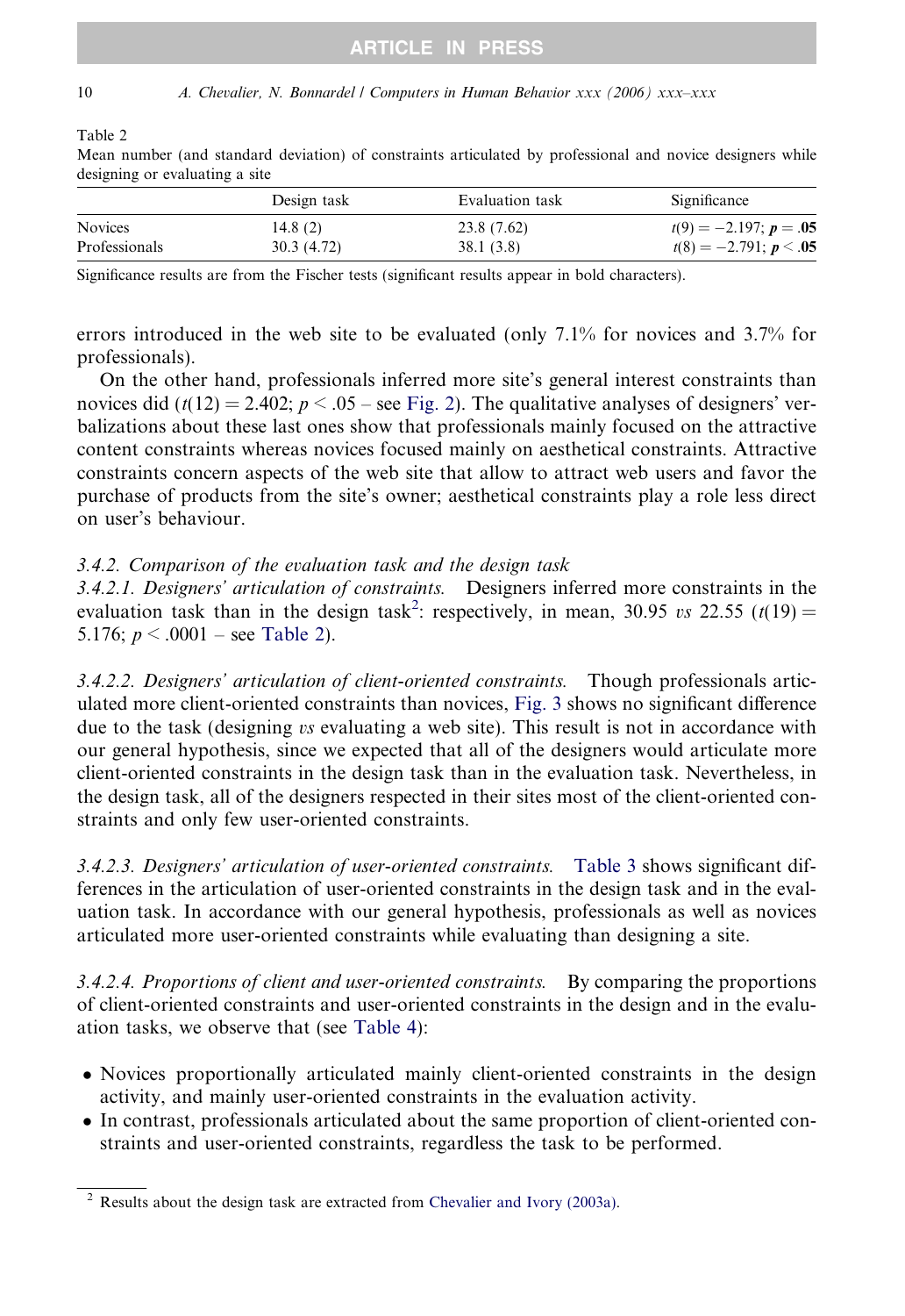<span id="page-10-0"></span>

Fig. 3. Mean number (and standard deviation) of client-oriented constraints articulated by professional and novice designers while designing or evaluating a site.

Table 3

Mean number (and standard deviation) of user-oriented constraints articulated by professional and novice designers while designing or evaluating a site

|                | Design task | Evaluation task | Significance                |
|----------------|-------------|-----------------|-----------------------------|
| <b>Novices</b> | 6(1.63)     | 16.7(6.42)      | $t(9) = -3.209$ ; $p < .02$ |
| Professionals  | 13(3.1)     | 19 (3.06)       | $t(8) = -3.168$ ; $p < .02$ |

Significance results are from the Fischer tests (significant results appear in bold characters).

#### Table 4

Mean number and percentage of client and user-oriented constraints articulated and respected by professional and novice designers while designing or evaluating a web site

|                | Design task      |                 | Evaluation task |                |
|----------------|------------------|-----------------|-----------------|----------------|
|                | Client-oriented  | User-oriented   | Client-oriented | User-oriented  |
|                | constraints      | constraints     | constraints     | constraints    |
| <b>Novices</b> | 8.75 out of      | 6 out of        | 7 out of        | 14.6 out of    |
|                | 14.75 $(40.7\%)$ | $14.75(59.3\%)$ | $21.6(32.4\%)$  | $21.6(67.6\%)$ |
| Professionals  | $17.3$ out of    | 13 out of       | $19.2$ out of   | $18.7$ out of  |
|                | $30.3(57.1\%)$   | $30.3(42.9\%)$  | $37.9(50.7\%)$  | $37.9(49.3\%)$ |

A last comparison aims at determining whether the ergonomic constraints that were spontaneously articulated in the design task but not respected in the web sites produced by designers (see [Chevalier & Ivory, 2003a](#page-16-0)), were or not articulated by designers in the evaluation task. This comparison allows us to determine if designers did not respect ergonomic constraints they articulated because they did not have enough time while designing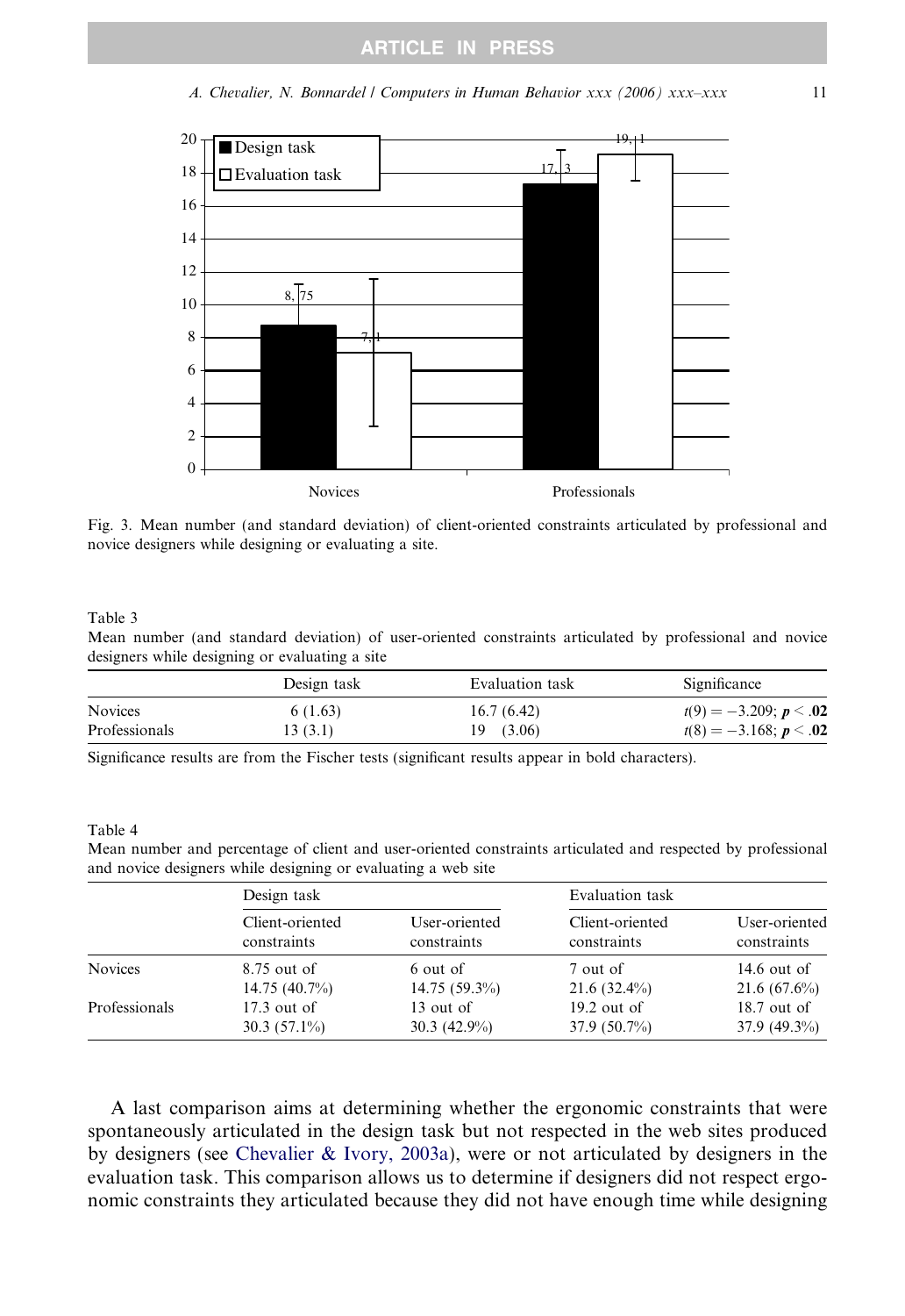their sites or if they experienced real difficulties in concretely and effectively considering them.

Results show that in this last experiment:

- Novices took into account about 45% of the ergonomic constraints articulated in the previous experiment.
- Professionals took into account about only 21% of them.

This result tend to show that all of the designers seem to experience difficulties in effectively considering ergonomic constraints even in an evaluation task.

# 4. Discussion

These two experiments conducted with professional and novice designers of web sites show differences in the importance of considered client-oriented constraints and user-oriented constraints, depending on:

- The designers' level of expertise (novices vs professionals).
- $\bullet$  The task to be performed (design vs evaluation).

Professional designers, in the design task as well as in the evaluation task, articulated more client-oriented constraints than novices did. All designers (novices and professionals) seem to consider prescribed client-oriented constraints as validity constraints and user-oriented constraints as preference constraints (from [Janssen et al.'s perspective, 1989\)](#page-16-0).

This result may be due to the fact that professionals have constructed mental schemata based on their professional experiences. They activate such mental schemata when they identify similarities between the problem at hand and problems previously solved (Bonnardel & Marmèche, 2004, 2005; Kolodner, 1983; Kolodner & Wills, [1996; Schank & Riesbeck, 1989; Visser, 1996\)](#page-15-0). Since mental schemata result from various interactions professional designers had with real clients (see, for instance, [Hunt,](#page-16-0) [1989; Richard, 2005; Schank & Abelson, 1977\)](#page-16-0), it may be easier for professionals than for novices to check whether constraints prescribed by the client are respected in the web site. These schemata may also allow them to infer additional constraints related to the client.

Novice designers also articulated client-oriented constraints, although they articulated less constraints than professionals. More precisely, novices also succeeded in inferring client-oriented constraints supplementary to the prescribed constraints. This inference activity may be explained by the fact that novices also have specific knowledge, especially mental schemata. Nevertheless and contrary to professionals, this knowledge is only linked with their activities as web users, since they never had to deal with real clients. Thus, certain knowledge, mentally constructed via their web user experiences, has been used to solve the current problem and so to define supplementary constraints.

Results about the number of articulated constraints show that client-oriented constraints were as important in the design task as in the evaluation task, regardless the designers' level of expertise. Nevertheless, the analyses of the web sites produced in the design task showed that both professional and novice designers respected mainly clientoriented constraints to the detriment of user-oriented constraints. Thus, we can conclude

<span id="page-11-0"></span>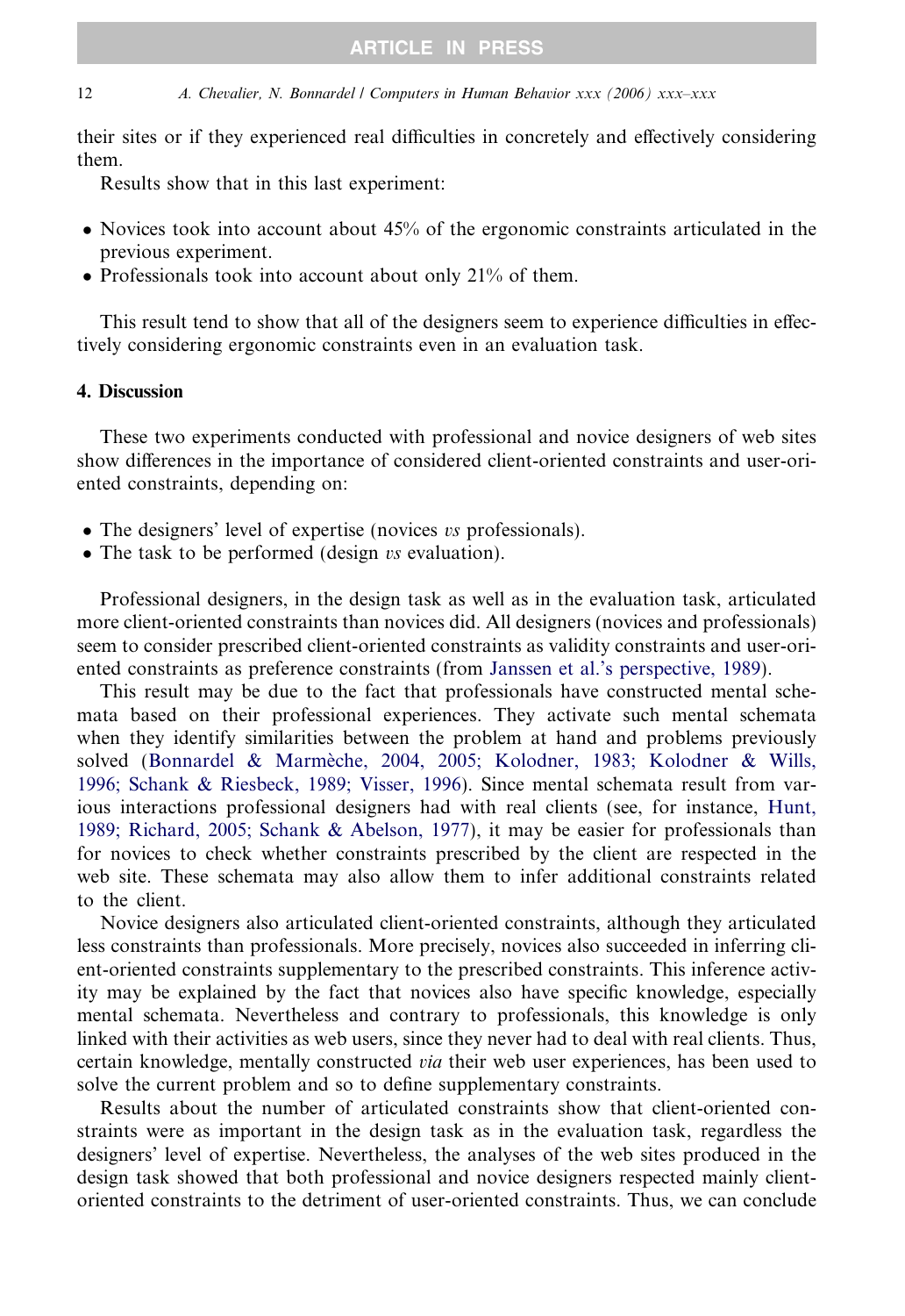<span id="page-12-0"></span>that the client plays (at least indirectly) a more important ''role'' in designers' cognitive activities when they are engaged in a design activity than in an evaluation activity.

In the design task, professional and novice designers articulated user-oriented constraints, but respected only very few of them in their web sites. To explain this result, we suggested several hypotheses (see Section [3.1.](#page-4-0)). Among these hypotheses, the first and third ones seem the most appropriate. With practice, designers became expert web users, so certain knowledge linked with the use of web sites  $(e.g.,$  navigation) became automatic. Therefore, designers focus their attention mainly on constraints linked with the client's expectations. Nevertheless, when designers have explicitly to consider ergonomic constraints at the beginning of their activities, they consider more user-oriented constraints than when they are not provided with these constraints (see [Chevalier, 2004\)](#page-15-0). To be both designer and user is a real problem for designing a web site, because designers can believe to accurately take into account users' expectations, though they generate very important usability errors in their productions. It is what [Van Duyne, Landay, and Hong \(2002\)](#page-17-0) describe as the *designer ego bias*. That is not the case for designers who are not also users, as for instance in aerospace domain, because they have to effectively take into account the users' expectations and so they have to collaborate with human factor specialists.

Results obtained in this second and new experiment tend to show that is easier for designers to focus on users' expectations in the evaluation task than in the design task. All of the designers engaged in the evaluation activity articulated more user-oriented constraints than the designers engaged in the design activity. This result can be explained by the fact that web site designers are, before being designers, web users. Therefore, being involved in an evaluation activity (and not in a design activity) can facilitate the activation of knowledge linked with their web user activities. In the evaluation task, designers may manage to articulate more user-oriented constraints without requiring an anticipative activity, since they are involved in a user activity. That is not the case in the design task, which mainly activates design knowledge, especially knowledge linked with clients' expectations. Nevertheless, these results have to be modulated for two main reasons. First, all of the designers identified very few ergonomic errors introduced in the site to be evaluated. So, in the evaluation task, designers took into account more user-oriented constraints than in the design task, but they experienced again difficulties in identifying ergonomic errors introduced in the site to be evaluated (these errors are the same as the ones identified in the design situation – see [Chevalier & Ivory, 2003a](#page-16-0)). The second reason concerns specifically the professionals and the user-oriented constraints they inferred: they mainly inferred attractive user constraints. These constraints, though linked with the user's expectations, are very close to the client's constraints, since they concern aspects to develop for attracting web users and inciting them to stay on the site and buy products.

In addition, results obtained in this second experiment allow us to delete the fourth hypothesis. Indeed, in this experiment without time limitations, all of the designers articulated only few ergonomic constraints that were articulated by designers in the first experiment but not implemented in their web sites, and they identified very few ergonomic errors.

# 5. Conclusion

The comparison between design and evaluation tasks showed that designers focus more on user's expectations when they are engaged in an evaluation activity than in a design activity. Based on these results, our objective is to support designers in taking into account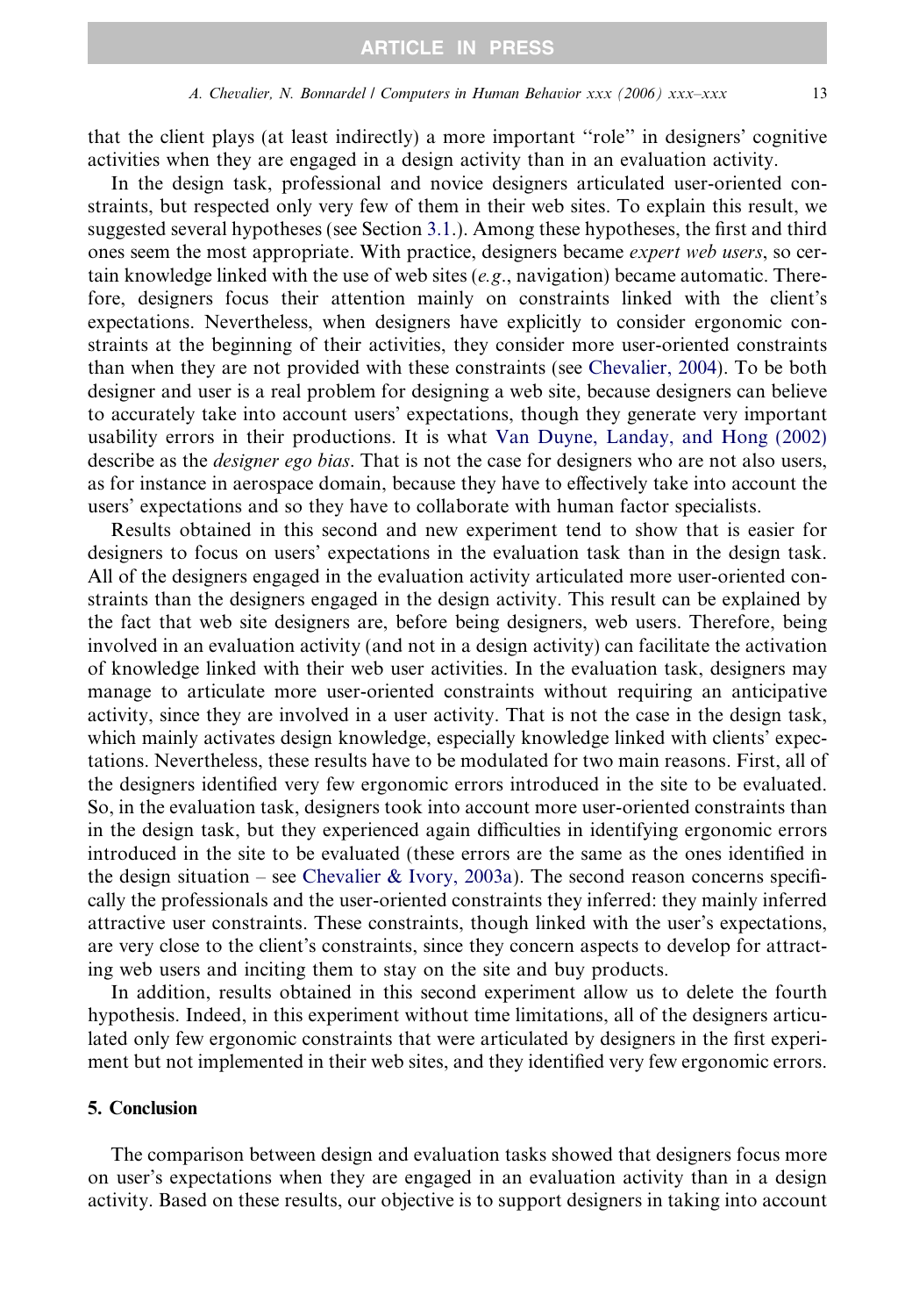more user-oriented constraints during design activities without neglecting client-oriented constraints. Towards this end, two main ways are suggested.

First, training designers to both taking into account and applying usability criteria for evaluating and improving web sites, should be included in web design classes. Indeed, novice designers, who had attempted a training in applying usability criteria, developed web sites easier to use than novices without such a training [\(Chevalier & Ivory, 2003b](#page-16-0)). This study has to be replicated with professional designers.

Second, a specific expert critiquing system (see, for instance, [Fischer, Lemke, Masta](#page-16-0)[glio, & Morch, 1991](#page-16-0)) could be developed. This system would evaluate the current designer's work and suggest her/him user-oriented constraints. It could allow web site designers to turn off client-oriented constraints (without deleting them) in order to allow them to articulate and respect more constraints linked with the user. This system should take into account the designer's level of expertise, for instance in order to suggest supplementary constraints at different stages of the design activity, when these constraints are the most useful with regard to specificities of the designer's activity.

In this direction, we conducted studies with the MetroWeb system ([Mariage & Vander](#page-16-0)[donckt, 2004\)](#page-16-0). MetroWeb aims at helping usability experts to gather usability guidelines coming from different sources and to organize them in a structured way. MetroWeb then provides designers with guidance in using these guidelines according to a semantic network of concepts structured around the notion of guidelines, such as ergonomic criteria, development phases, bibliographic references, etc. MetroWeb may support both design and evaluation web activities and may be used by novice and professional designers. A first experimental study conducted with professional designers showed that professionals using MetroWeb developed web sites with less usability errors than professionals who did not use this system ([Mariage, Vanderdonckt, & Chevalier, 2005](#page-16-0)).

# Acknowledgement

We thank very much the web site designers for their participation as well as James Landay for his contribution to this paper.

# Appendix A. Instructions and prescribed client constraints for the experimental study

The experimenter gives to the novice and the professional designers the same instructions.

''This web site presents a music store, Espace Culture, situated in Aix en Provence. The owner of the store would like to present the products that he sales. Toward this end, he asks designer to create a first web site. This designer would like to obtain advice about a web site that he has developed before to put it on the Web. So, I ask you to indicate positive and/or negative points about this web site. I also ask you to think aloud, i.e. You have to say aloud all you think''.

Before to start their design activities, we practise them to think aloud during few minutes.

''To create this first web site, the client gives you elements about his future web site. More precisely, he wants:

- 1. To integrate the music store Espace Culture presentation.
- 2. To indicate mailing address and directions to the store.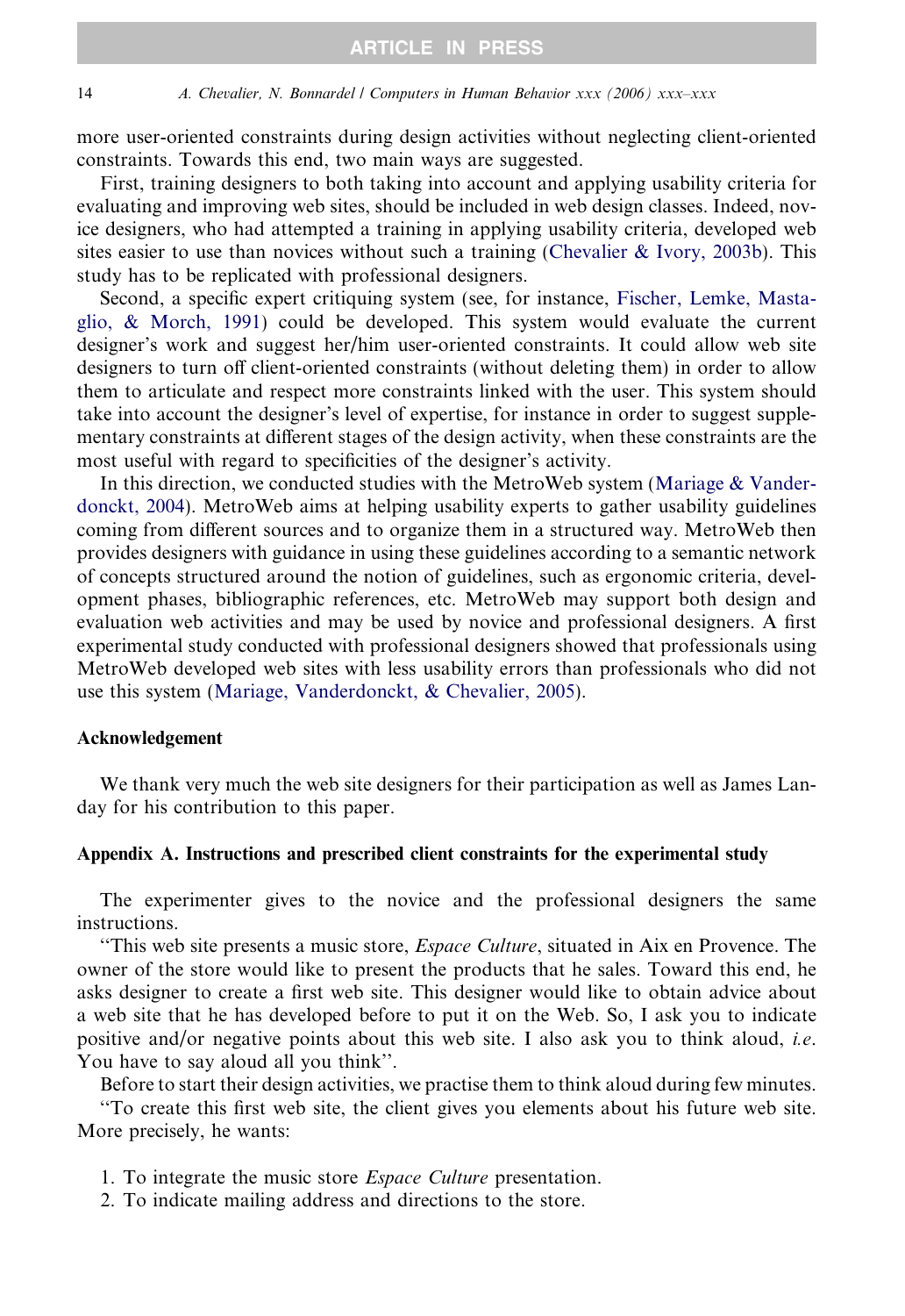- 3. To present the CDs, video VHS, etc.
- 4. The name of the store must appear on all pages.
- 5. The design time must be quick, because the owner of the store wants his site on the Web before two months.
- 6. The web site must be small: 10–15 pages maximum.
- 7. The site's colours must be well matched with colours of La Provence logo.
- 8. In the future, this site will be able to be improved.
- 9. The on-line services must be presented: to command on line, to subscribe to become a member and receive promotions, etc.
- 10. To present the advantages for members.
- 11. The budget is 4000€.

When you are ready, you can start''.

# Appendix B. Data analysis and example of coding of an extract of designer's verbalization

Designers' verbalizations were recorded and transcribed. Two different analysts examined the transcribed protocols. Then, the two analysts compared their results and there was 95% agreement between them.

# B.1. Number of articulated constraints

During this analysis phase, we counted each constraint articulated by each designer. A designer's extract of verbalization corresponds to a constraint each time it limits the space of research and allows the designer to have a better representation of the site to develop (see [Appendix B](#page-15-0)).

# B.2. Type of articulated constraints

The analysis was performed according to the typologies of constraints defined in Section  $2.1$ 

- Client-oriented constraints vs user-oriented constraints.
- Prescribed vs inferred constraints.

To determine if the designers' articulated constraints were linked with the client or with the user, the two analysts categorized constraints as follows:

- Client-oriented constraints: These constraints typically refer to the client's need to improve sales, commercial arguments, etc. They are similar to the 11 prescribed constraints (given in [Table 1](#page-6-0)) or the designers inferred them from previous interactions with other clients.
- User-oriented constraints: These constraints refer to site navigation (considered as corresponding to ergonomic constraints), and to aesthetical aspects of the site (e.g., page layouts, colors, and photographs). They were mentally constructed during the designers' prior experiences as web users.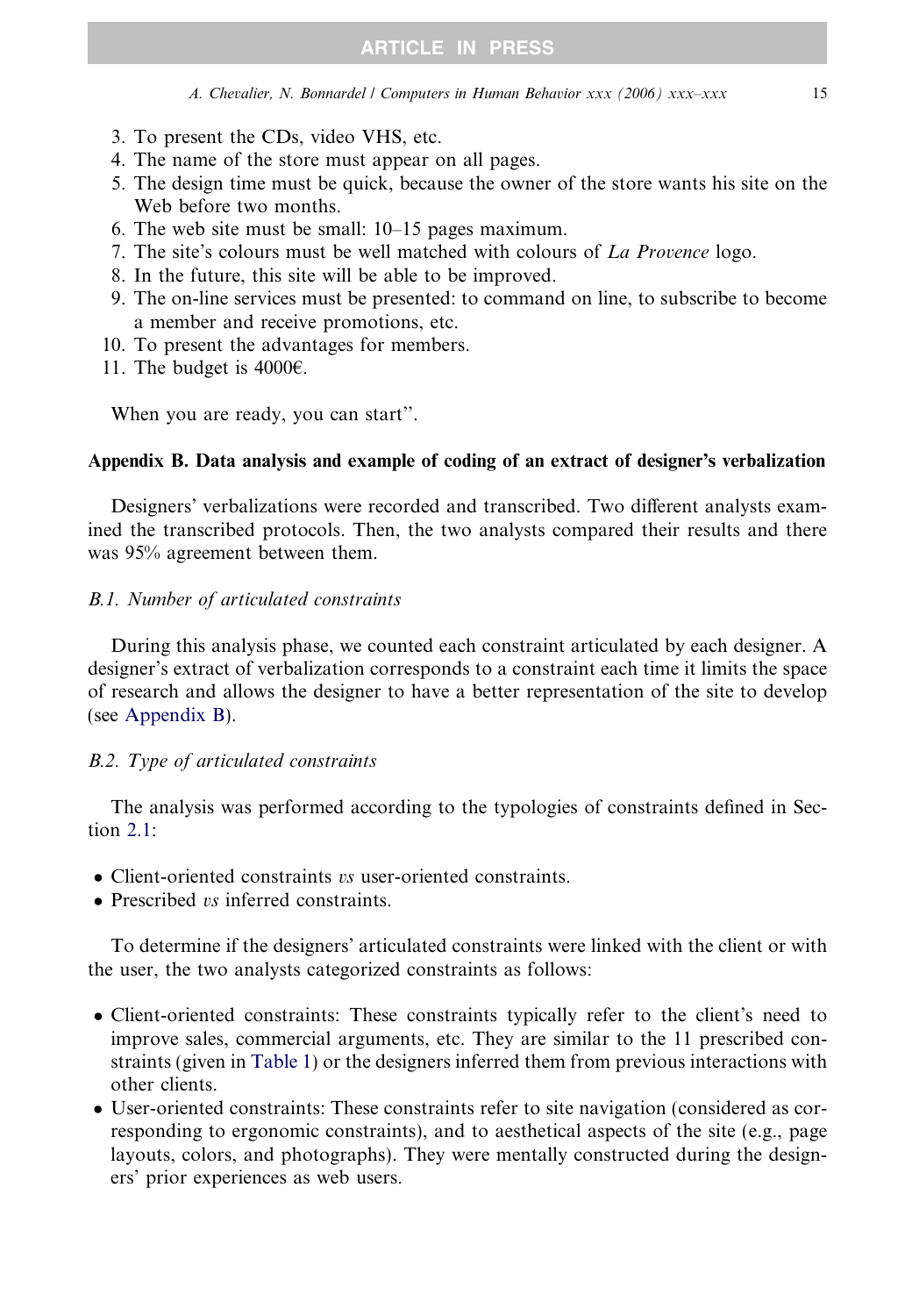| Verbal cuttings of articulated constraints<br>(constraints appear in bold characters)                                                                                                                                                                                                                                                | Type of constraints                                                                                                                                           |
|--------------------------------------------------------------------------------------------------------------------------------------------------------------------------------------------------------------------------------------------------------------------------------------------------------------------------------------|---------------------------------------------------------------------------------------------------------------------------------------------------------------|
| So  I read. So, a small web site is important<br>because  in fact  when you are on the<br>Web You have various pages, thus several<br>ways when you click on a hyperlink, you are<br>on another web page and  if the client wants<br>a small site, I can make only one long page and<br>a small-sized site about the number of pages | Constraint prescribed by the client<br>Client-oriented constraint inferred<br>by the designer. This constraint<br>is linked with the structure and<br>content |
| The color of the site $\ldots$ colour of the site $\ldots$ it<br>must be well matched with the logo. Anyway, I<br>have the X logo on the computer                                                                                                                                                                                    | Constraint prescribed by the client                                                                                                                           |
| He is a car dealer in Aix en Provence (city). So,<br>this site is only for this area. It is not international,<br>I guess. Thus, no english version. In contrast,<br>it must have the Provence area atmosphere so<br>the users can localise it quickly                                                                               | User-oriented constraint inferred<br>by the designer. This constraint<br>is linked with the site's general<br>content                                         |

## <span id="page-15-0"></span>Example of coding of an extract of designer's verbalization

# **References**

- Anderson, J., & Evans, M. (1996). Constraint-directed reasoning as a basis for really time planning. In Proceedings of the 2nd international workshop on constraint-based reasoning. Key West, FL. pp. 40–50.
- Bhatt, G. (2004). Bringing virtual reality for commercial Web sites. International Journal of Human Computer Studies, 60(1), 1-15.
- Bisseret, A., Figeac-Létang, C., & Falzon, P. (1988). Modelling opportunistic reasonings: the cognitive activity of traffic signal setting technicians. INRIA Technical Report No. 893. Rocquencourt: INRIA.
- Bonnardel, N. (1999). L'évaluation réflexive dans la dynamique de l'activité du concepteur. In J. Perrin (Ed.), Pilotage et évaluation des activités de conception (pp. 87-105). Paris: L'Harmattan.
- Bonnardel, N. (2000). Towards understanding and supporting creativity in design: analogies in a constrained cognitive environment. International Journal of Knowledge-Based Systems, 13(7–8), 505–513.
- Bonnardel, N. (2006). Créativité et conception: Approches cognitives et ergonomiques. Marseille: Solal.
- Bonnardel, N., Lanzone, L., & Sumner, T. (2003). Designing web sites: opportunistic actions and cognitive effort of lay-designers. Cognitive Science Quarterly, 3(1), 23–54.
- Bonnardel, N., & Marmèche, E. (2004). Evocation processes by novice and expert designers: towards stimulating analogical thinking. Creativity and Innovation Management, 13(3), 176–186.
- Bonnardel, N., & Marmèche, E. (2005). Towards supporting evocation processes in creative design: a cognitive approach. International Journal of Human-Computer Studies, 63(4–5), 442–485.
- Bonnardel, N., & Piolat, A. (2003). Design activities: How to analyse cognitive effort associated to cognitive treatments? International Journal of Cognitive Technology, 8(1), 6–15.
- Campbell, C. S., & Maglio, P. P. (1999). Faciliting navigation in information spaces: road-signs on the world wide web. International Journal of Human Computer-Studies, 50(4), 309–327.
- Chen, S. Y., Fan, J. P., & Macredie, R. D. (2006). Navigation in hypermedia learning systems: experts versus novices. Computers in Human Behavior, 22(2), 251–266.
- Chevalier, A. (2004). L'orientation du cahier des charges constitue-t-elle une aide a` la conception de sites web ergonomiques? Revue d'Intelligence Artificielle, 3(5), 337–366.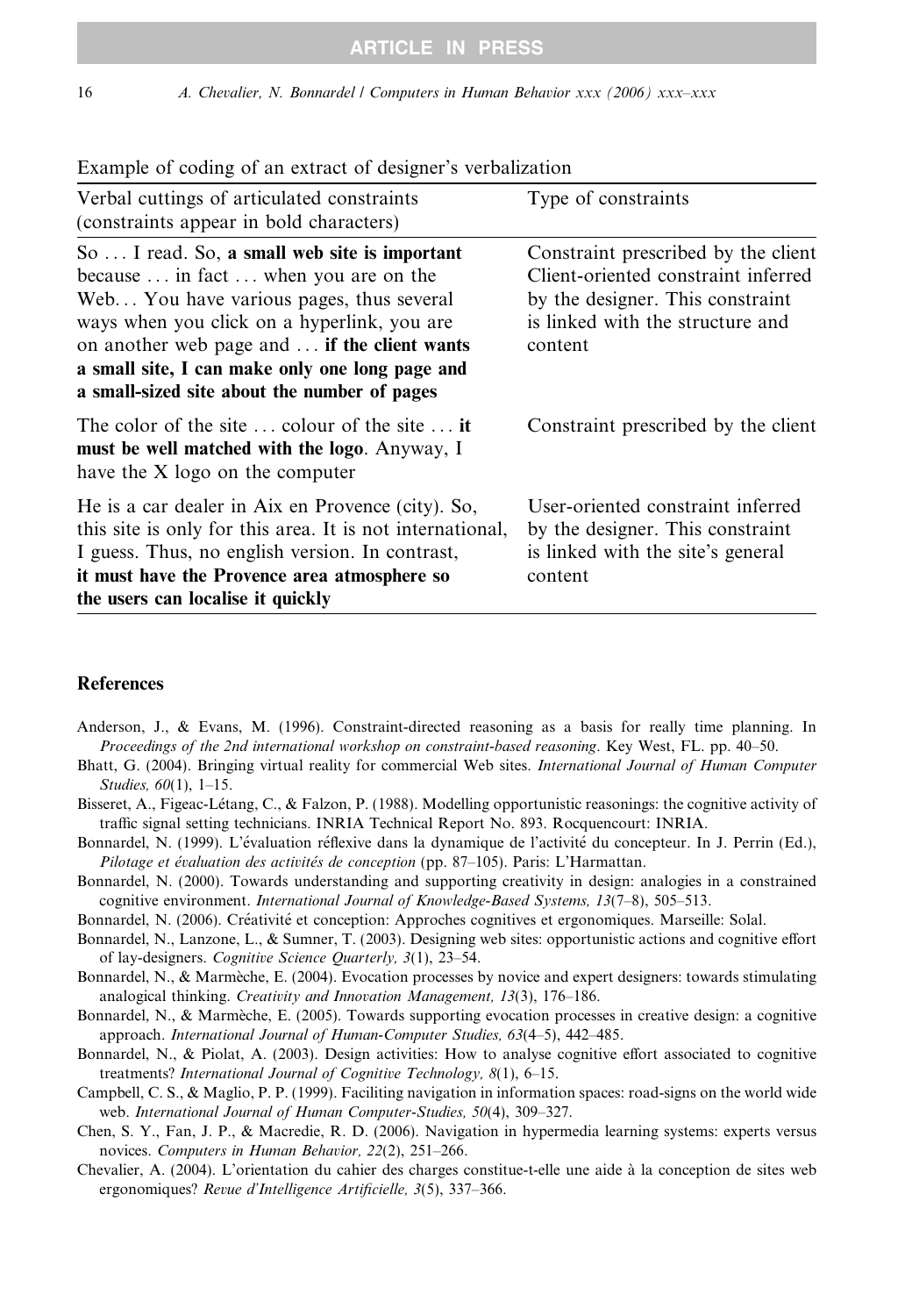- <span id="page-16-0"></span>Chevalier, A., & Bonnardel, N. (2003). Prise en compte et gestion de contraintes: Une étude dans la résolution d'un problème créatif de conception. Bulletin de Psychologie, 56(1), 33–48.
- Chevalier, A., & Cegarra, J. (in press). Une approche psychologique de la notion de contrainte en résolution de problèmes. Le Travail Humain.
- Chevalier, A., & Ivory, M. Y. (2003a). Web site designs: influence of designer's experience and design constraints. International Journal of Human-Computer Studies, 58(1), 57–87.
- Chevalier, A., & Ivory, M. Y. (2003b). Can novice designers apply usability criteria and recommendations to make web sites easier to use? In J. Jacko & C. Stephanidis (Eds.), Human–computer interaction theory and practice – Part 1 (pp. 58–62). Mahwah: Lawrence Erlbaum Associates.
- Chevalier, A., & Martinez, L. (2001). The role of the contexts in acquisition and organization of human knowledge: Studies from children and from adults. In V. Akman, P. Bouquet, R. Thomason, & R. A. Young (Eds.), Modelling and using context (pp. 425–428). Berlin: Springer.
- Darses, F. (1997). L'ingénierie concourante: Un modèle en meilleure adéquation avec les processus cognitifs de conception. In P. Bossard, C. Chanchevier, & P. Leclair (Eds.), Ingénierie concourante de la technique au social (pp. 39–55). Paris: Economica.
- Darses, F. (2001). Concevoir des systèmes à base de connaissances destinés aux tâches de conception: préconisations ergonomiques. Communication présentée à IC 2001. Grenoble, France.
- Dorst, K., & Cross, N. (2001). Creativity in the design process: co-evolution of problem–solution. Design Studies, 22(5), 425–437.
- Downing, R. E., Moore, J. L., & Brown, S. W. (2005). The effects and interaction of spatial visualization and domain expertise on information seeking. Computers in Human Behavior, 21(2), 195–209.
- Eastman, C. M. (1969). Cognitive processes and ill defined problems: a case study from design. In Proceedings of the first joint international conference on I.A. Washington, DC, pp. 669–690.
- Ericsson, K. A., & Simon, H. A. (1993). Protocol analysis: Verbal reports as data. Cambridge: MIT Press, revised edition.
- Fischer, G., Lemke, A. C., Mastaglio, T., & Morch, A. (1991). Critics: an emerging approach to knowledge-based human–computer interaction. International Journal of Man-Machine Studies, 35, 695–721.
- Gero, J. S., & Mc Neill, T. (1998). An approach to the analysis of design protocols. *Design Studies*, 19(1), 21–61.
- Guindon, R. (1990). Designing the design process: exploiting opportunistic thoughts. Human-Computer Interaction, 5, 305–344.
- Hartley, J. (1997). Writing the thesis. In N. Grives & V. Varma (Eds.), *Working for a doctorale*. London: Rontledge.
- Hunt, E. (1989). Cognitive science: definition, status, and questions. Annual Review of Psychology, 40(1), 603–629.
- Ivory, M. Y. (2001). An empirical foundation for automated web interface evaluation. PhD thesis, University of California, Berkeley.
- Janssen, P., Jégou, P., Nouguier, B., & Vilarem, M. C. (1989). Problèmes de conception: Une approche basée sur la satisfaction de contraintes. Communication présentée aux 9èmes Journées Internationales: les systèmes experts et leurs applications. Avignon, France.
- Kolodner, J. L. (1983). Towards an understanding of the role of experience in the evolution from novice to expert. International Journal of Man-Machine Studies, 19(5), 497–518.
- Kolodner, J. L., & Wills, L. M. (1996). Powers of observation in creative design. Design Studies, 17(4), 385–416.
- Lightner, N. J. (2003). What users want in e-commerce design: Effects of age, education and income. *Ergonomics*,  $46(1-3)$ , 153-168.
- Mariage, C., & Vanderdonckt, J. (2004). Creating contextualised usability guides for web sites design and evaluation. In Proceedings of the 5th international conference on computer-aided design of user interfaces CADUI'2004. Funchal, Portugal, January.
- Mariage, C., Vanderdonckt, J., & Chevalier, A. (2005). Using the metroweb tool to improve usability quality of web sites. In R. Baeza-Yates & L. Olsina (Eds.), LA-WEB (pp. 213–222). Los Alamitos (CA): IEEE Computer Society.
- Malhotra, A., Thomas, J. C., Carroll, J. M., & Miller, L. A. (1980). Cognitive processes in design. International Journal of Man-Machine Studies, 12(2), 119–140.
- Miles, G. E., Howes, A., & Davies, A. (2000). A framework for understanding human factors in web-based electronic commerce. International Journal of Human-Computer Studies, 52(1), 131–163.
- Newman, M., & Landay, J. A. (2000). Sitemaps, storyboards, and specifications: A sketch of web site design practice. In Proceedings of the ACM conference on designing interactive systems. New York, NJ. pp. 263-274. Nielsen, J. (2000). Designing web usability. Indianapolis: New Riders Publishing.